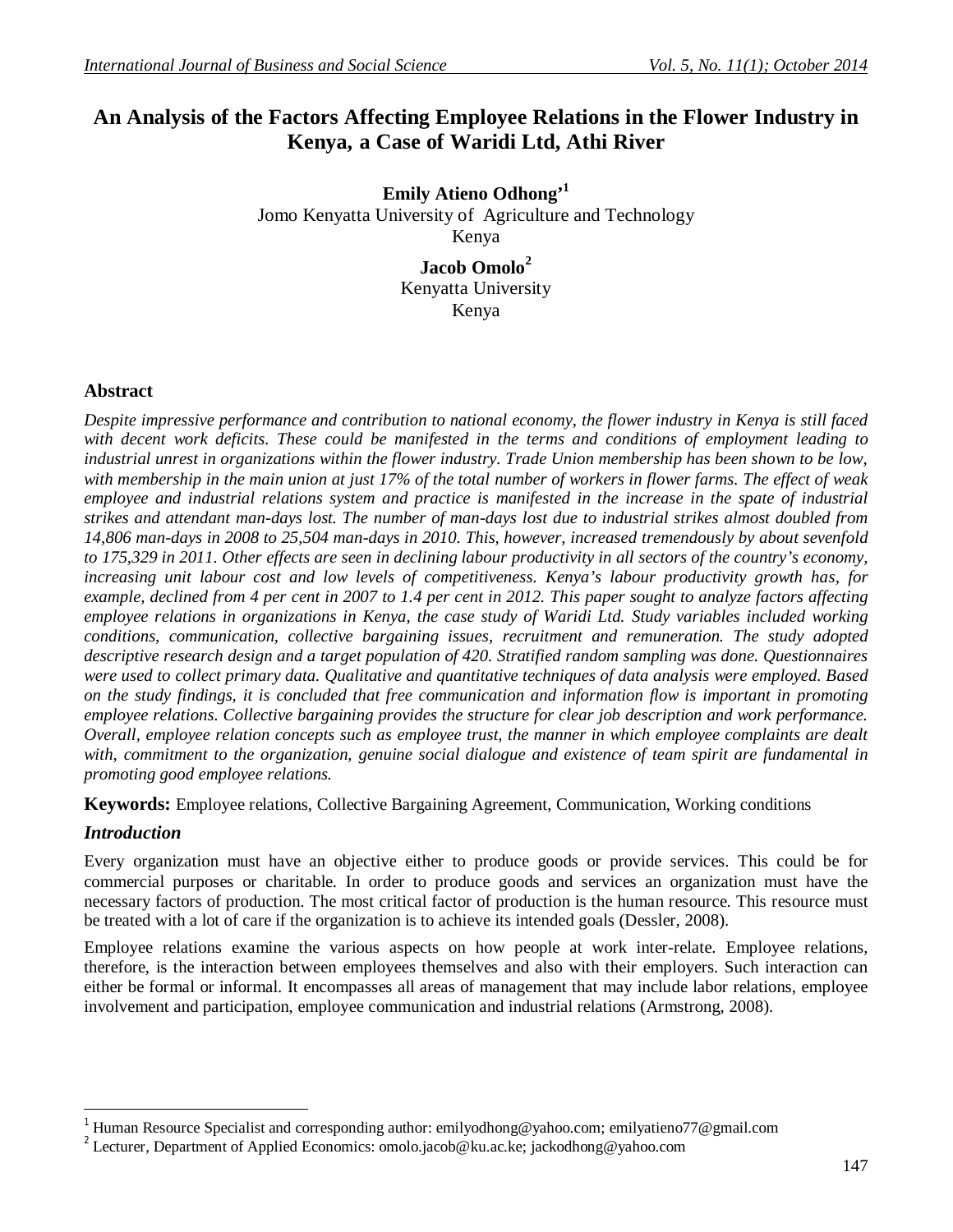## *Background of the Study*

The Dutch Floriculture industry is widely known as the leading industry in the world. The Netherlands has quite advanced methods of production and innovative marketing mechanism. Growers are supported by well developed services in terms of management, research and development and efficient distribution system that is well connected by air and by ground transportations with the most important producing and consuming countries. The driving for the success of the industry is related to the crucial role of the auctions, the well developed infrastructure, a drive for innovation and a strong sense of cooperation (Kargbo, 2010 and World Bank, 2009).

Ethiopian government has played a crucial role in the impressive growth of floriculture sector. When the success of pioneering firms became evident and the Ethiopia Horticulture Producers and Exporters Association (EHPEA) was formed to lobby the government, additional incentives were made available. By the end of 2002, the government realized the opportunity offered by the flower industry and actively engaged in promoting the sector. The Ethiopians created attractive conditions for farmers to start such as low land rent, Income Tax exemption of five years, upgrading and formalizing the institutions responsible for the sector. The association has its own freedom to higher staff without being bound by the general rules of the civil service (Altenburg, 2010).

Cut flower is an important segment of the horticulture sector in Kenya. It provides direct employment to an estimated 50,000 workers with a further 70,000 employed in related industries. Kenya has had a phenomenal growth in its exports of cut flowers despite stiff competition from Colombia, Ecuador, Israel, Zimbabwe, Zambia and Uganda. The Kenyan cut flower industry is expanding. The value of marketed production increased from Ksh. 14.79 million in 2002 to Ksh. 23.56 million in 2006, representing an increase of 59.3 per cent (Export Processing Zones Authority, 2005)..

Flower industry falling within the agricultural sector shows a percentage of more than 17% contributions to the Gross Domestic Product. The major flower varieties grown and exported from Kenya are roses, carnations, statice, cutfoliage, carthhamus, solidaster/solidago, chrysanthemums, arabicum, trelizia, rudbeckia, gypsophilia, lilies, molucella, erynngium and tuberoses. The main export season is October to May. Some cut flowers are also sold locally mainly in urban centres of Nairobi and Mombasa by street vendors and floriculture shops in high/medium class shopping centres. The main markets for cut flowers from Kenya is the European Union in particular Germany, Netherlands, United Kingdom, Sweden, Italy, Switzerland and France. To develop and maintain a good reputation, Kenyan exporters ensure that they supply high quality roses, in good time to their customers. Kenya is currently ranked the largest supplier of cut flowers to the European Union (Export Processing Zones Authority, 2005).

Industrial relations system in Kenya is anchored on the International Labour Organization's Convention No. 150 of 178 on Labour Administration. This is domesticated through the Industrial Relations Charter (1984) and the Labour Relations Act (2007). The system provides for consultation between representatives of employees, employers and government within a tripartite framework on issues affecting workers and employers. The consultation is expected to be undertaken through joint industrial councils. The system envisages that such consultations start at the shop floor levels, cascading to the national levels. Kenya also has a host of institutions of social dialogue. These includes: the National Labour Board, National Council for Occupational Safety and Health, Wage Councils and the Industrial Court. The role of these institutions is to promote social dialogue and industrial harmony (Odhong, Were and Omolo, 2014).

### **Organizational Profile**

Waridi Ltd is located 30 kilometres South East of Nairobi, Kenya and was established in 1987 as one of the first producers of roses in East Africa. It is located some two kilometres from Kenya's International Airport which provides the perfect location for ensuring the regular freshness and quality of flowers (www.waridifarm.com). Waridi Ltd specializes in the production of branded Waridi Starline varieties. These varieties are tested prior to cultivation to ensure customer needs are met. Waridi Ltd strives to maintain high tech-cultivation methods leading to high quality products (www.waridifarm.com).

#### **Statement of the Problem**

Despite impressive performance and contribution to national economy, the flower industry is still faced with decent work deficits. These could be manifested in terms and conditions of employment leading to industrial unrest in organizations within the flower industry (Omolo, 2006).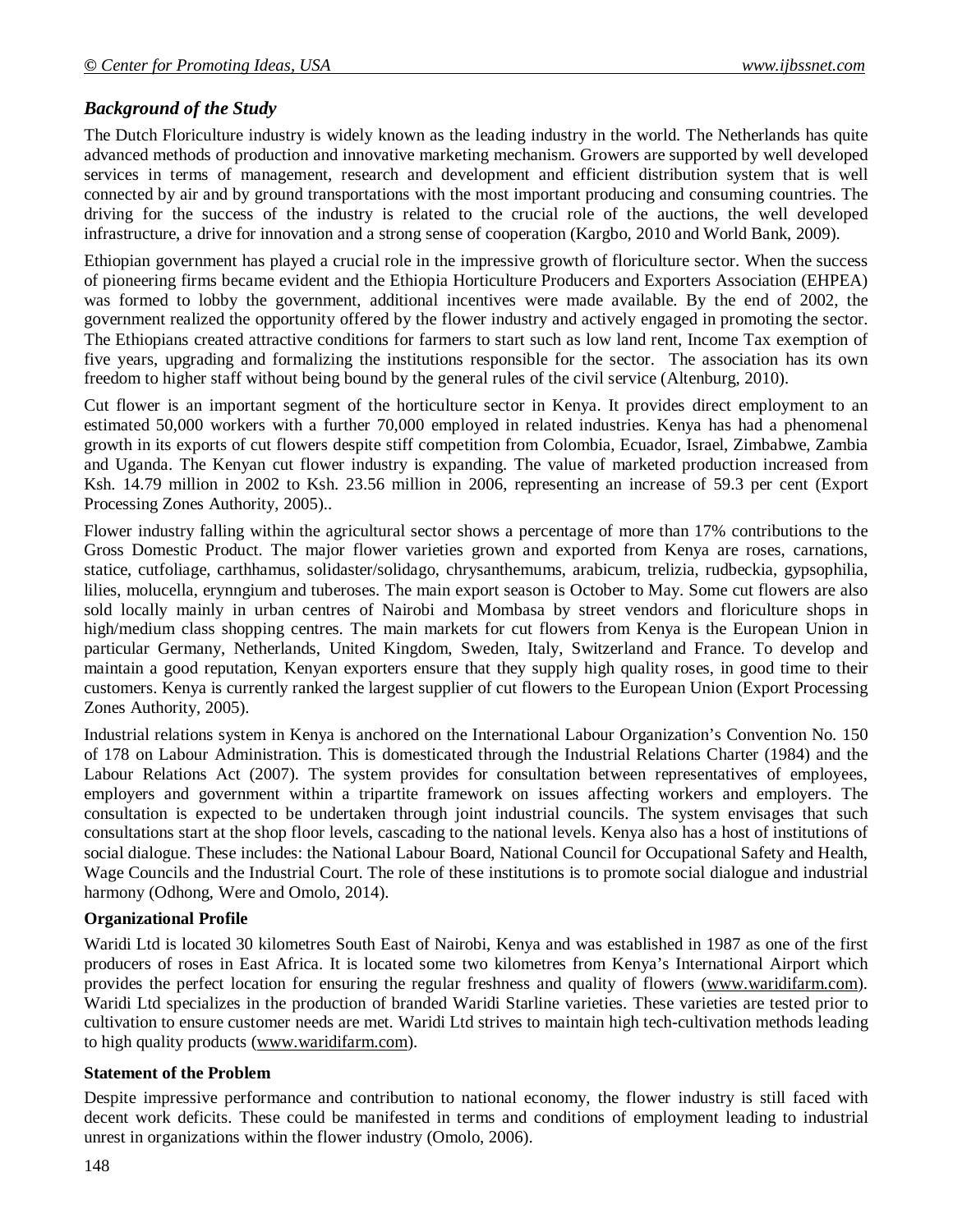Trade Union membership also remain low, with membership in the main union, the Kenya Plantation and Agricultural Workers Union (KPAWU), at just 17% of the total flower farms workers (Nelson, Martin and Ewert, 2007). The effect of industrial relations system and practice is manifested in the increase in the spate of industrial strikes and attendant man-days lost. The number of man-days lost due to industrial strikes almost doubled from 14,806 man-days in 2008 to 25,504 man-days in 2010. This, however, increased tremendously by about sevenfold to 175,329 in 2011. Other effects are seen in declining labour productivity in all sectors of the country's economy, increasing unit labour cost and low levels of competitiveness. Kenya's labour productivity growth has, for example, declined from 4 per cent in 2007 to 1.4 per cent in 2012 (Odhong, Were and Omolo, 2014). All these employee relations issues are manifested in terms and conditions of employment leading to industrial unrest. This study seeks to analyze the factors affecting employee relations in flower industry in Kenya. It will focus on Waridi Limited.

### **Research Questions**

This research therefore seeks to answer the following questions

- i.What is the role of communication in employee relation at Waridi ltd
- ii.How do collective bargaining structures affect employee relation at Waridi ltd
- iii.How does working conditions effect employee relation at Waridi Ltd?
- iv.How do recruitment criteria affect employee relation at Waridi Ltd?
- v.How does remuneration system affect employee relations at Waridi Ltd?

#### **Research Objective**

The broad objective of the study was to analyze the factors affecting employee relations in the flower industry. The specific objectives were to:

- i. Determine the role of communication in employee relation at Waridi Ltd.
- ii. Examine how collective bargaining structures affect employee relation at Waridi Ltd.
- iii. Establish how working conditions effect employee relation at Waridi Ltd.
- iv. Determine the role of Recruitment criteria affects employee relation at Waridi Ltd.
- v. Establish how remuneration affects employee relation at Waridi Ltd.

### *Literature Review*

#### **Theoretical Framework**

The study relied on the political theories of unitarism and pluralism, and the two-factory theory. These theories are discussed in the sections that follow.

### **Political Theory of Unitarism**

The essence of the unitary theory is that the larger social system or the work enterprise as a subsystem of the larger social system is a unitary organization. The larger social system or the work enterprise is likened to a football team or a family which shares a common goal from the unitarist perspective, all the ideas, perceptions and actions of management or government are legitimate and rational and all the ideas, perceptions and actions of the workers that conflict with the command of the management or government are illegitimate and irrational. The goal of the unitarist is to domesticate the whole of the social unit (society, industrial enterprise, family school etc. Unitary theory disputes that there is a meaningful role for conflict management in the workplace. Unitarists posit that management should set the rules and workers should cooperate in complying with the rules (Aborisade, 2008).

#### **Political Theory of Pluralism**

The pluralist doctrine is, therefore, a political theory which seeks to redress the shortcoming of the capitalist political order to prevent its overthrow and safeguard the status quo. Pluralism's major concern is a safeguard of existing production relations and power structure. It is the ideology that is end of class based politics and the possibility of harmonious relations between the oppressed and the oppressor. The pluralist theory maintains that the social system (or an industrial enterprise as a sub-system of the social system) is not a unitary organization but a coalition of individuals and groups with sectional interests and district perception of the social structure (Aborisade, 2008).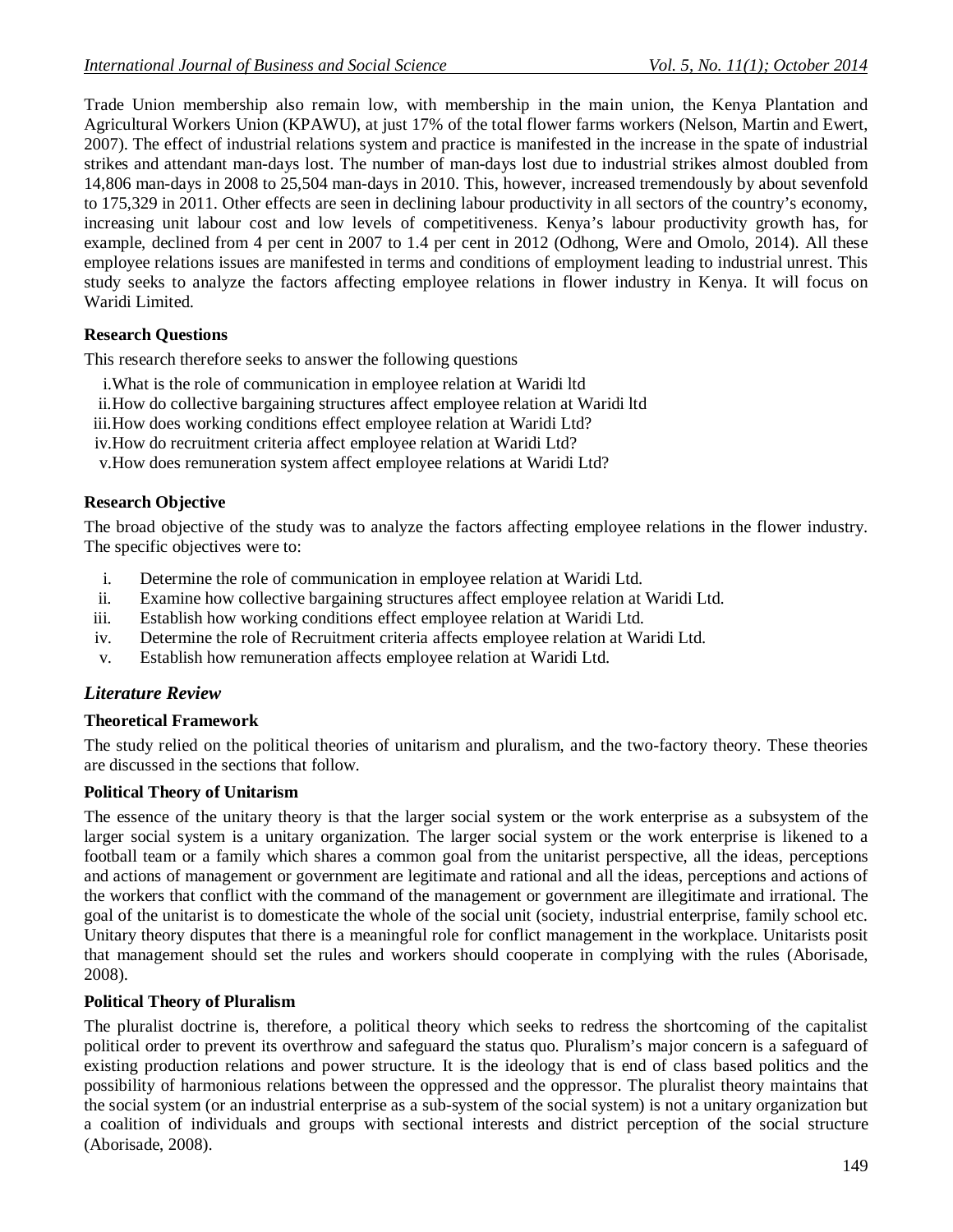### **Two-Factor Theory**

The two-factor theory also known as Herzberg's motivation-hygiene theory states that there are certain factors in the workplace that cause job satisfaction, while a separate set of factors cause dissatisfaction. It was developed by Frederick Herzberg, a psychologist, who theorized that job satisfaction and job dissatisfaction act independently of each other. According to Herzberg, individuals are not content with the satisfaction of lower-order needs at work, for example, those associated with minimum salary levels or safe and pleasant working conditions. Rather, individuals look for the gratification of higher-level psychological needs having to do with achievement, recognition, responsibility, advancement, and the nature of the work itself. So far, this appears to parallel Maslow's theory of a need hierarchy (Armstrong, 2008).

#### **Empirical Review**

It is empirically observed by many researchers that the flower industry has a bigger proportion of women employees than the other sectors, making women's issues particularly pressing. Working Women Worldwide (WWW) (2008) carried out a research promoting Women Worker's rights in African Horticulture between (2005- 2007), focusing on specific abuses against women. The principle concerns raised in these investigations were: wages that are too low to live a decent life, serious sexual harassment and discrimination, limits of freedom of association, the high proportion of casual workers, poor health and safety conditions especially regarding the pesticides spraying on flowers.

Nelson, Martin and Ewert (2007) in their study examined the impact of several different codes of conduct in the South African Wine and Kenya Cut Flowers Industries. In Kenya, they compared 6 farms that had adopted any of a variety of codes that address labour practices and environmental standards, including those of the Kenya Flower Council, the Flower Label Programme and Fair Trade with 6 farms that had not adopted any such code. They study finds that compared to workers in the non-adopting enterprises workers in code adopting companies and farms experience better material conditions, (such as wages, working hours and housing quality and better social conditions such as day care facilities, access to HIV/AIDs education and medical care. Overall the study reported that the adoption of codes of conduct is associated with better working conditions in both industries, although effects are not always large and are less pronounced for casual workers.

Moorthy (2005) carried out a study on Industrial Relations Scenario in Textile Industry in Tamil Nadu. The paper attempted to identify the changes that have occurred in industrial relations scenario in textile industry in Tamil Nadu after the economic reforms introduced during the nineties. The study concluded that economic reforms have affected industrial relations in textile industry in Tamil Nadu as there is a declining tendency in industrial disputes. The prevailing atmosphere of labour unrest could be attributed to total violation of certain norms of discipline by a section of trade unions and also by some employers.

According to Omolo (2006), a survey of firms in the Export Processing Zones (EPZ) shows that wages in the zones are paid according to occupational categories of workers or sections in which the workers are engaged. The dominant occupational divisions (sections) in the EPZ factories are machining, ironing, cutting, packaging, cleaning, quality control, finishing and maintenance. Overwhelming evidence exist in support of the conclusion that the majority of EPZ factories in Kenya blatantly violate both Kenya and international laws and conventions that protect employees' rights to associate freely and join a trade union of their choosing without interference or harassment from their employer. The survey also identified unfair labour practices including low wages, inadequately compensated overtime and violation of organizational rights of workers.

Akhaukwa *et al*., (2013) conducted a study to establish the effect of collective bargaining process on industrial relations environment in public universities in Kenya. The study found that academic staff felt that union and management did not cooperate well neither did they have mutual regard of each other nor were they willing to confer. Besides, management did not facilitated union's operation and its attitude to the union was not favorable. Hence, the industrial relations environment in the three public universities where the study was conducted was found to be poor. Academic staff were also discontented with the spirit of willingness to give and take, the degree of members' participation and feedback.

The study further revealed that collective bargaining process had a significant effect on industrial relations environment in public universities in Kenya. Also, collective bargaining made a significant (and positive) contribution to industrial relations environment. This implies that a flawed process that is perceived to be unfair is likely to result in poor industrial relations environment and vice versa.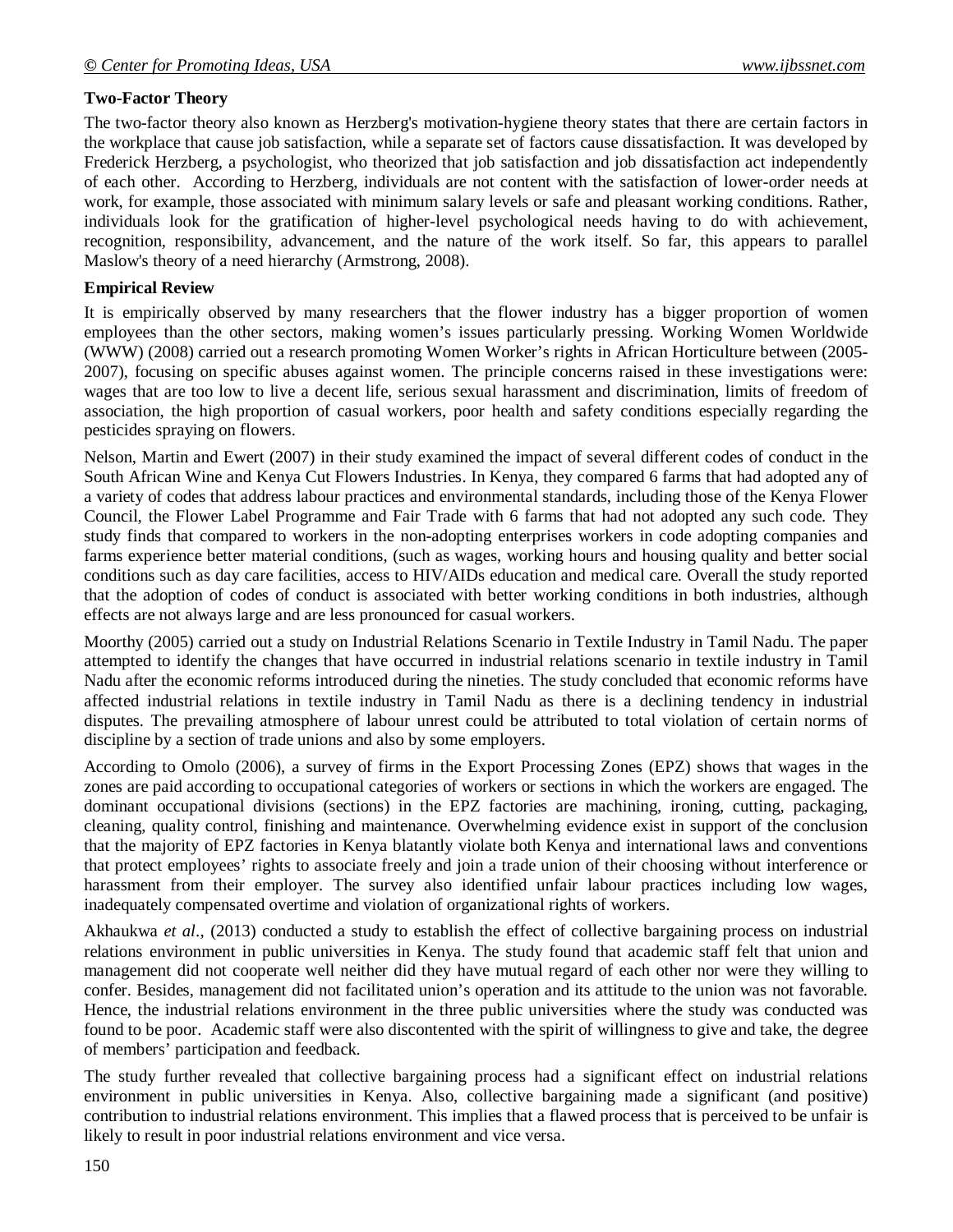Locke, Qin, and Brause (2007) examined the workplace conditions of Nike's suppliers, all of whom had agreed to comply with Nike's Code of Conduct, which directs them to respect the rights of their employees, and to provide them with a safe and healthy work environment. The authors analyzed quantitative data on the working conditions among some 800 suppliers in 51 countries, gathered by Nike's own internal auditing system. The data revealed higher audit scores at suppliers that were visited more frequently by Nike production specialists and that were located in countries with stronger regulations and legal institutions. Better working conditions were also associated with smaller plant size and with more formal partnership ties with Nike. Working conditions were generally worse in facilities in Asia compared with those located elsewhere. The audit data suggest that, in general, working conditions among all Nike suppliers have improved only slightly over time. The authors also note that data from Nike's separate compliance rating program (which assigns simple letter grades to suppliers based on their overall compliance with health, safety, labor, and environmental standards) indicate that working conditions in over 80 percent of the firm's suppliers have either remained the same or fallen over time.

## **Conceptual Framework**

The study was based on the conceptual framework illustrated in Figure 1.



**Figure 1: Conceptual Framework**

## **Collective Bargaining**

According to Encyclopedia of Social Sciences, collective bargaining is a process of discussion and negotiation between two parties, one or both of whom is a group of persons acting in consent. The resulting bargain is an understanding as to the terms and conditions under which a continuing service is to be performed… more specifically, collective bargaining is a procedure by which employers and a group of employees agree upon the conditions of work.

Collective bargaining can be defined as negotiations about working conditions and terms of employment between an employer and a group of employees or one or more employees' organizations with a view to reaching an agreement wherein the terms serve as a code of defining the rights and obligations of each party in their employment, relations with one another; fix a large number of detailed conditions of employment; and, during its validity, none of the matters it deals with can in normal circumstances be given as a ground for a dispute concerning an individual worker. (Rao,1999).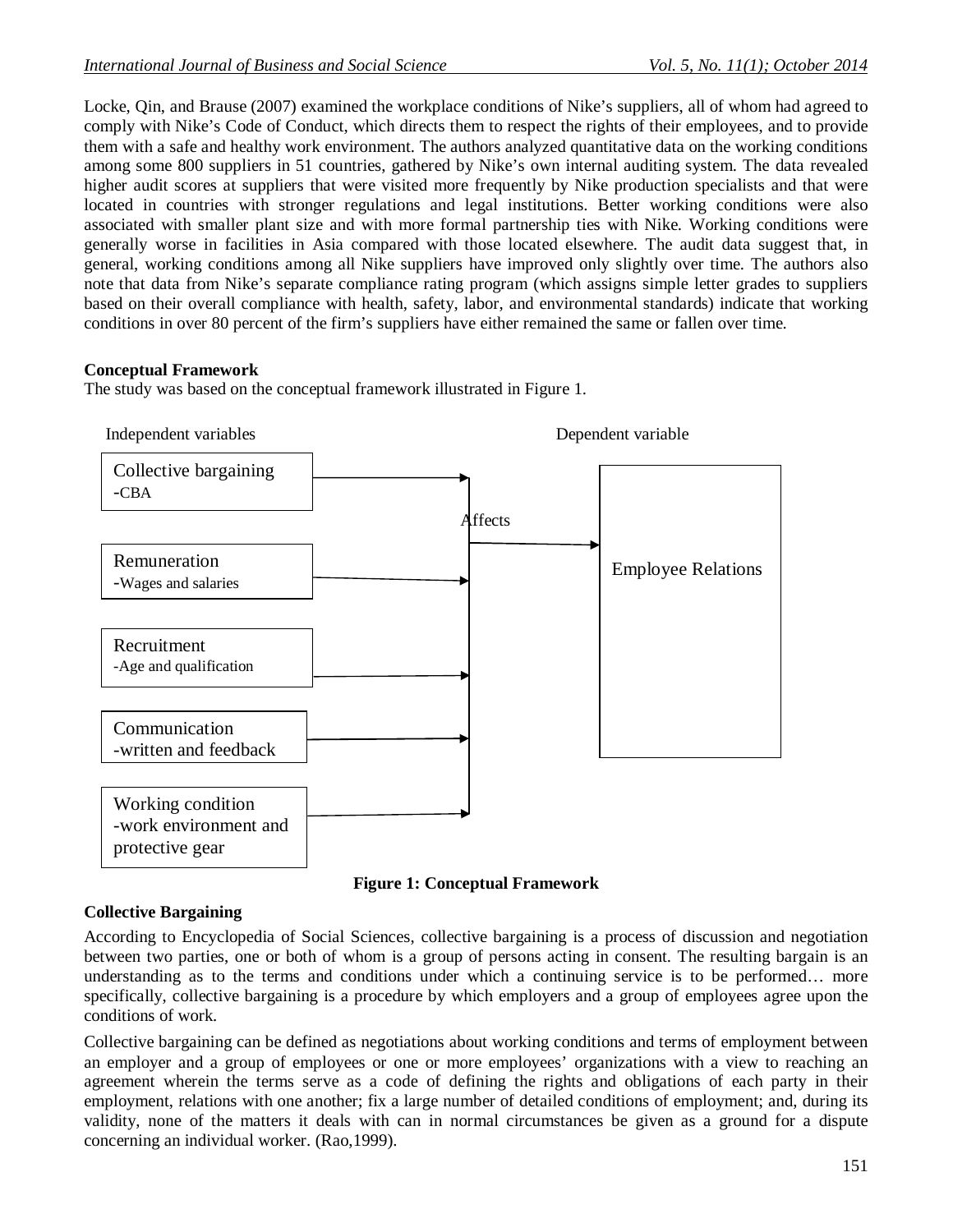In collective bargaining an impasse occurs when the parties are not able to move further toward settlement. An impasse usually occurs because one party is demanding more than the other will offer. Sometimes an impasse can be resolved through a third party – a disinterested person such as a mediator or arbitrator. If the impasse is not resolved in this way, the union may call a work stoppage, or strike, to put pressure on management (Dessler, 2008).

#### **Remuneration**

Remuneration involves compensating employees. Reward refers to all the monetary, non-monetary and psychological payments that an organization provides for its employees in exchange for the work they perform. Reward (or compensation) management is a core facet of the employment relationship. An organization can provide two types of reward: extrinsic and intrinsic (Armstrong, 2008). The mix of extrinsic and intrinsic rewards provided by the employer is termed as the reward system. The monetary or economic element of the reward system is the formal and informal mechanisms by which employee performance is defined, evaluated and rewarded. The various models in reward systems include:

First, Individual-based plans- Reward strategy can be built in different forms and to different scales, the first, and most widely used incentive plan, is the individual-based plan. It is focused on individuals and their performances. For example the sales people paid on commission. Generally, in this system employees have a constant base pay which is increased perhaps once annually. Each employees previous year's performance is considered and then an increase in pay given accordingly. This reward is given to employee and it can't be taken away under normal financial circumstances. One of the positive characteristics of this model is that it can help make employee behavior consistent with the organizations aims and goals (Pierce et al, 2003).

Second, Pay By Result (PBR)- By pay by results, there is direct and visible link between the outcomes of performance and the financial reward. In this system there is a direct link between individual effort and the result obtained. Within this system, there is the ability and opportunity to adjust the level of effort. It is more applicable in manufacturing systems. Employees want to earn more, it might influence the quality of work. PBR schemes vary on several dimensions: the level of financial reward for each incremental level of output, the level of basic pay, the relationship between incremental pay and incremental output and the threshold of output for receiving PBR. From a positive point of view, a payment by result system increases management control. It requires less supervision and gives greater freedom to the employees. There are opportunities for the employees to achieve high earnings. Consequently, this creates a joint appreciation of the necessity to increase profits so that both the company and workers benefit (Price, 2000)

Third, Performance Related Pay (PRP)- this is a system in which an individual's increase in salary is solely or mainly dependent on their appraisal or merit rating (Pierce *et al.,* 2003). This system provides good customer service and increases the quality of work. Flexibility is one of the dimensions of this system and it encourages and supports team work.

### **Recruitment**

Recruitment is the process of finding and attempting to attract job candidates who are capable of effectively filling job vacancies. Both job descriptions and job specifications are important in recruitment process because they specify the nature of the job and the qualifications required of serious job candidates. There are two types of recruitment, these includes internal and external recruitment. Internal recruitment is where vacant positions in organizations are filled through internal candidates and encouraging them to apply for and/or be willing to accept organizational jobs that are open. The external recruitment is where organizations recruit from outside only where there are no suitable internal candidates for particular positions. External recruitment is the process of finding potential external candidates ad encouraging them to apply or and/or be willing to accept organizational jobs at are open (Kathy and David 2001).

#### **Communication**

According to Kathryn and David (2001) Communication is the exchange of massages between people for the purpose of achieving common meanings. Unless common meanings are shared, managers find it extremely difficult to influence others. Verbal communication is the written or oral use of words to communicate. Both written and oral communications are pervasive in organizations.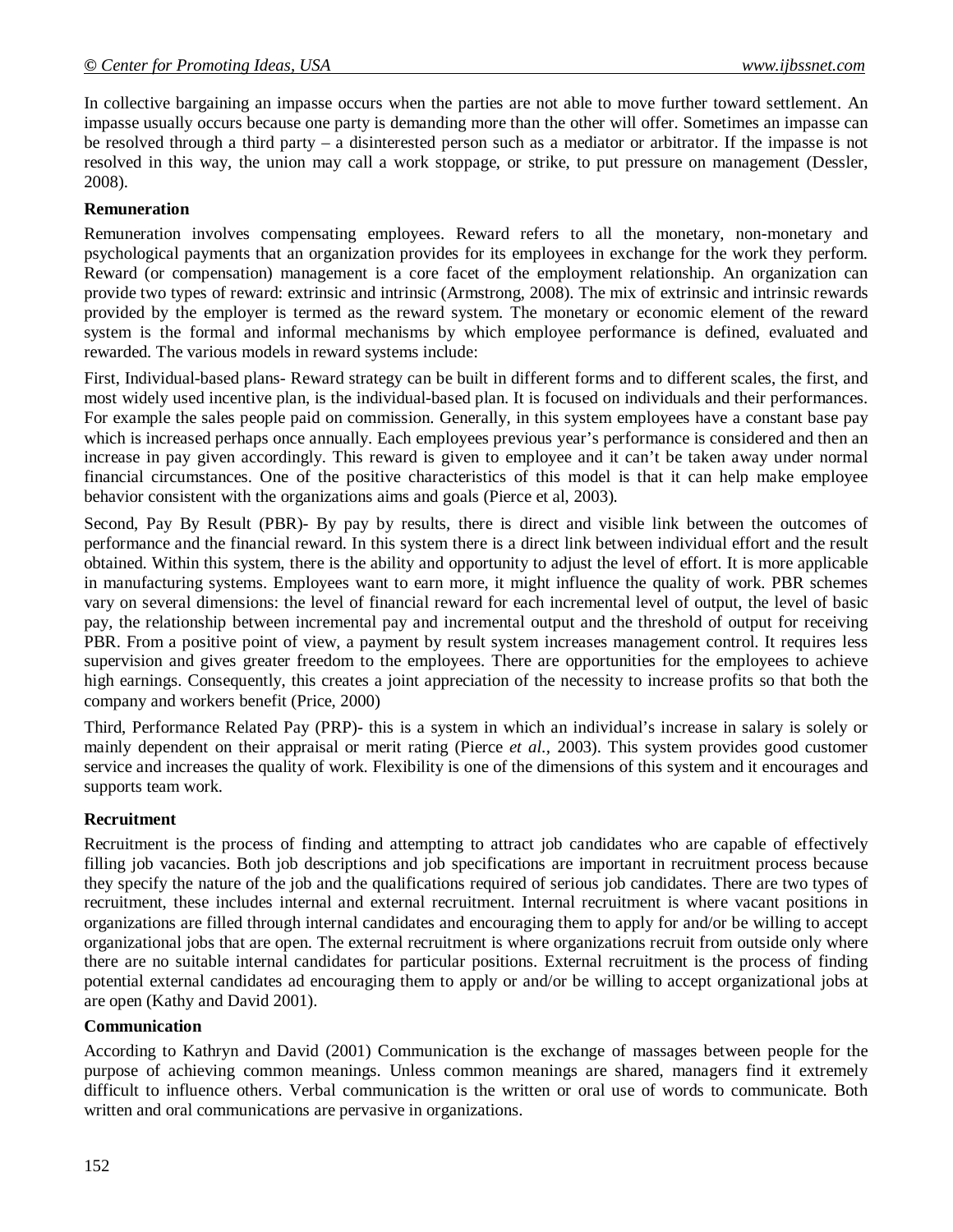Written communication occurs through a variety of means, such as business letters, office memorandums, reports, resumes, written telephone messages, newsletters, and policy manuals. The two communication skills of prime importance to managerial effectiveness are listening skills and feedback skills. These two skills are particularly critical because such a large proportion of employer's time is spent in communicating. Feedback is a continuous part of managing. Although, managers may give feedback to a variety of individuals with whom they interact. Generally people are more positive when receiving positive feedback while receiving negative feedback is generally more difficult.

### **Working Condition**

Working conditions refers to the working environment and to the non-pay aspects of an employee's terms and conditions of employment. It covers such matters as the organization of work and work activities; training, skills and employability; health, safety and well-being; and working time and work-life balance. Managing health and safety at work is a matter of: developing health and safety policies, conducting risk assessments which identify hazards and assess the risk attached to them, carrying out health and safety audits and inspections, implementing occupational health programmes, managing stress, preventing accidents, measuring health and safety performance, communicating the need for good health and safety practices, training in good health and safety practices (Armstrong, 2008).

In regulating working hours within the firm the Employment Act 2007 PART 27  $(1) - (2)$  requires employers to regulate hours of work of each employer. Under Occupational Safety and Health Act (OSHA) 2007 Section 6(2)ag, provides employers obligation as: the provision and maintenance of plant and systems and procedures of work that are safe and without risks of health, arrangements for ensuring safety and absence or risks to health in connection with the use, handling storage and transport of articles and substances, the provision of such information, instruction, training and supervision as is necessary to ensure the safety and health at work of every person employed, provision of maintenance of working environment for every person employed that is, safe facilities to health and adequate as regards facilities and arrangements for the employees welfare at work, informing all persons on employed of any risks from new technologies and imminent danger and finally ensuring that every person employed participates in the application and review of safety and health measures. (OSHA, 2007)

### *Methodology*

The study adopted descriptive research design as the suitable design for this research because the researcher was able to obtain information concerning the current status quo and report the findings the way it is. Descriptive studies are not only restricted to fact-findings, but may often result in the formulation of important principles of knowledge and solution to significant problems. Primary data was gathered from respondents through the delivered structured questionnaires comprising of closed and open questions. Data Analysis was done using STATA version 13.0. Data analysis refers to examining what has been collected in an experiment and making deductions and inferences. It involves uncovering underlying structures; extracting important variables, connecting any anomalies and testing any underlying assumptions. Qualitative and quantitative data analysis was used to analyze the data using frequency tables, charts and graphs (Kombo and Tromb, 2006).

A total number of 420 employees at Waridi ltd was the target population. Where category was based on two categories: unionizable employees and management staff. Stratified random sampling involves dividing your population homogenous subgroups then taking a simple random sample from each group the sample is selected in such a way as to ensure that certain subgroups in the population are represented in the sample proportion to their number in the population. For example where a department has 1000 students, where 900 male and 100 female students and the researcher can take 10% of the total, and that the researcher proceeds as usual drawing 90 males at random and 10 females at random (Kombo *et a.,l* 2006). Stratified sampling design was used in this case because the two categories of staff were issued with different questionnaires. The proportional allocation of sample size was derived from the target population over total workforce multiplied by 126 which is 30% of the total population. The sample frame was derived from the latest data showing the total workforce.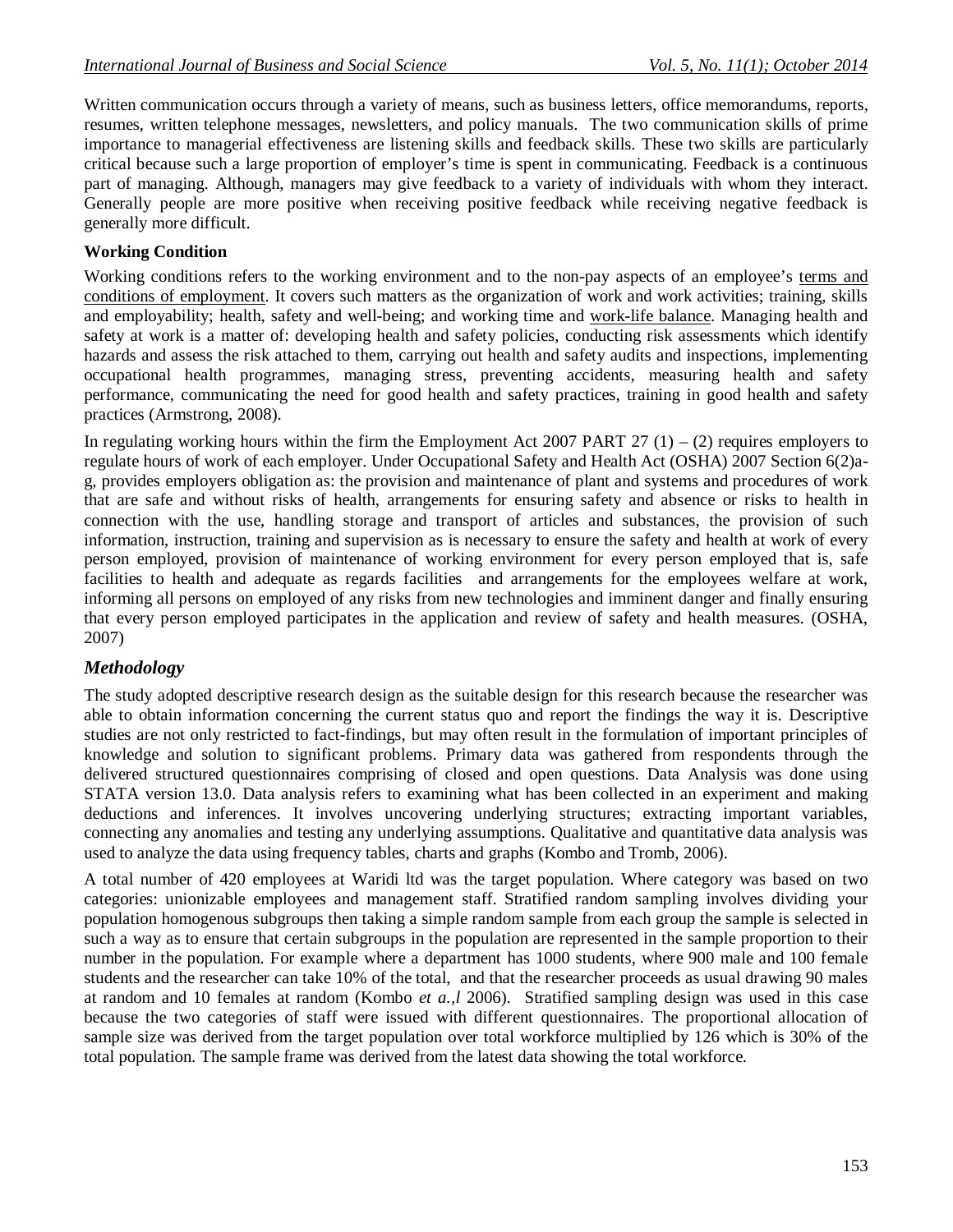| <b>Category Of Staff</b> |              | <b>Target Population</b> | <b>Sample Size</b> |
|--------------------------|--------------|--------------------------|--------------------|
| Management staff         | Males        | 60                       | 30                 |
|                          | Females      | 20                       |                    |
| Unionisable              | <b>Males</b> | 228                      | 114                |
|                          | Females      |                          | 56                 |
| <b>Total Population</b>  |              | 420                      | 210                |

#### **Table 1: Sampling Frame**

#### *Results*

#### **Demographic Profile of Respondents**

The study had targeted a sample of 210 respondents out of 420. The data used in the analysis was collected from 143 respondents, giving a response rate of 68.1 per cent. Table 1 gives a summary of the study respondents in terms of their gender and employee category (unionisable or management).

#### **Table 2: Study Respondents**

| <b>Respondents</b> | <b>Unionisable Staff</b> |                 | <b>Management Staff</b> |            |  |
|--------------------|--------------------------|-----------------|-------------------------|------------|--|
|                    | Percentage<br>Frequency  |                 | Frequency               | Percentage |  |
| Male               |                          | 72 <sub>1</sub> | 34                      | / O        |  |
| Female             | 26                       | 26.5            |                         | 24         |  |
| Total              | 98                       | 100             | 45                      | 100        |  |

Table 2 shows that a total of 143 employees of Waridi Ltd. were interviewed. Out these, 98 or 68.5 per cent were unionisable employees while 31.5 per cent were in the management category. Males are the majority in the company with 73.5 per cent of the unionisable employees interviewed being males as compared to 76 per cent for the management staff. In all instances, females constitute less than one-third of the total number of employees interviewed. This is a manifestation of gender inequity in employment.

The demographic profiles of the study respondents also show that majority (74.5%) of the unionisable employees was married, 24.5 per cent were single and one per cent was widowed. Table 4.2 gives a summary of the age of the respondents by age bracket.

| Age in years | <b>Unionisable Staff</b> |            | <b>Management Staff</b> |            |  |
|--------------|--------------------------|------------|-------------------------|------------|--|
|              | Frequency                | Percentage | Frequency               | Percentage |  |
| 20-30        | 58                       | 59.8       | 19                      | 42.2       |  |
| $31 - 40$    | ĴГ                       | 32.0       | 18                      | 40         |  |
| $41 - 50$    |                          | 6.2        |                         | 17.8       |  |
| 51 and above |                          | 2.0        |                         |            |  |
| Total        | 97                       | 100        | 45                      | 100        |  |

#### **Table 3: Age of Study Respondents**

From Table 3, 54.2 per cent of the study respondents were in the 20-30 years age bracket while 34.5 per cent were aged between 31 and 40 years. Though not directly observable from Table 3, the mean age of the unionisable employees is 30.4 years with a standard deviation of 8 years. The youngest employee is 20 years old while the oldest is 70 years.

### *Empirical Results*

### **The Role of Communication in Employee Relations**

The first objective of the study was to establish the role of communication in employee relations. Employee relation was measured using different concepts. The aspect of communication gauged through source of information, whether or not workers communicate freely with the employers and the extent to which the mode of communication affects employee relations.

The study results show that 72 or 75.79 per cent of the unionisable employees get their information through the union while only 23 or 24.21 per cent get information from the management.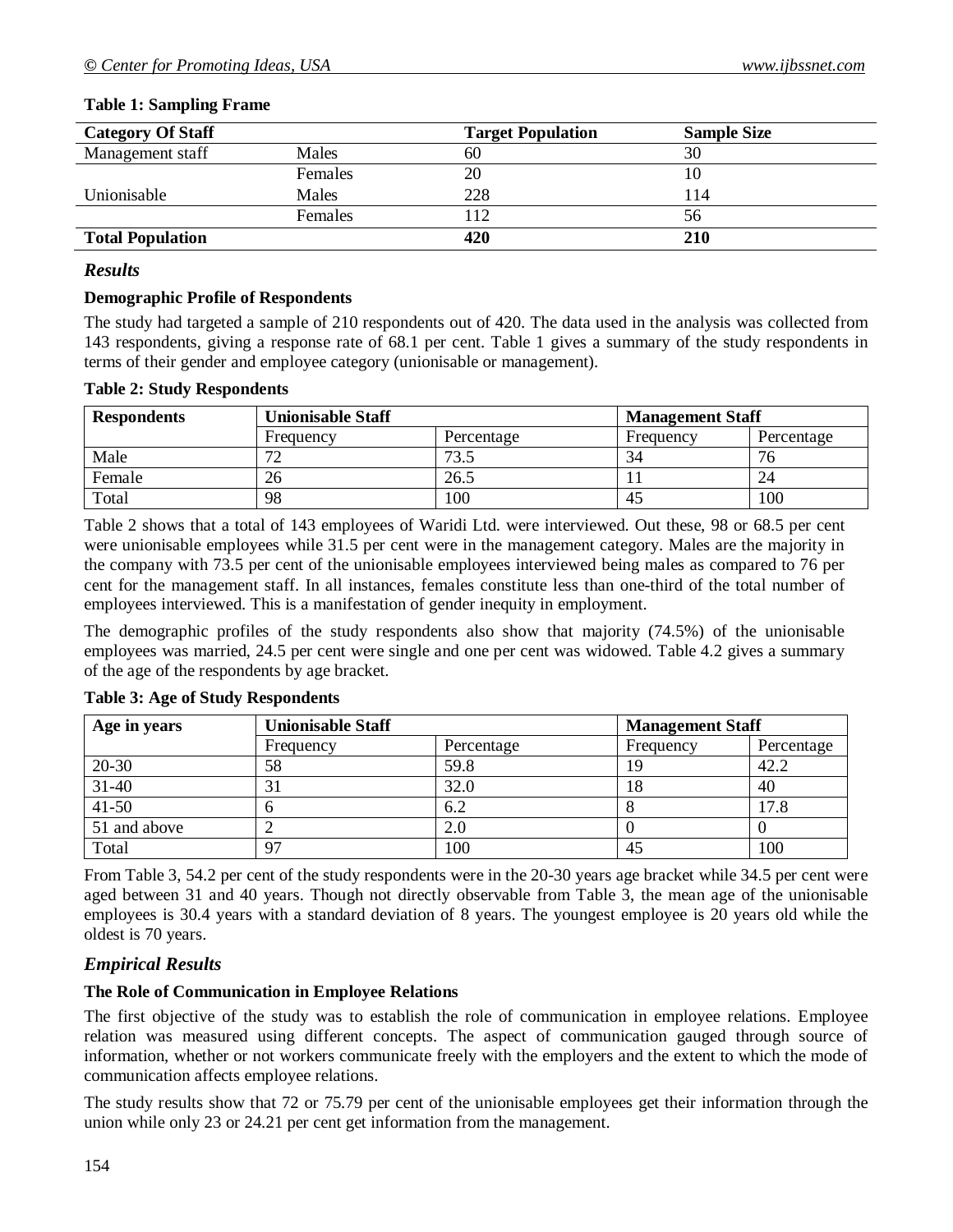None of the employees identified media, fellow colleagues or bureaus as the source of their information. This shows that the trade union is effective in terms of providing information to the workers and enhancing information flow within the company. In regard to whether or not the employees communicate freely with the employer and if the mode of communication affects their performance, the results were as shown in Table 4.

| Yes<br><i><u><b>Issues</b></u></i>      |                  | No                |                  |                   |
|-----------------------------------------|------------------|-------------------|------------------|-------------------|
|                                         | <b>Frequency</b> | <b>Percentage</b> | <b>Frequency</b> | <b>Percentage</b> |
| Do you communicate freely with employer | 85               | 87.67             |                  | 19 37             |
| Does the mode of communication affect   |                  | 2.25              |                  | 97.75             |
| your employment relations               |                  |                   |                  |                   |

Table 4 shows that majority (87.67%) of employees communicate freely with their employer. Only 12.37 per cent consider that they do not have a free communication channel with the employer. According to the results, the mode of communication does not affect the employment relations. Up to 97.75 per cent indicated that the mode of communication did not affect their relations. This finding is consistent considering that a majority of the workers have free communication system with the employer.

#### **The Effect of Collective Bargaining Structures on Employee Relations**

The second objective of the study was to establish how collective bargaining structures affect employee relations at Waridi Ltd. The study results showed that out of 91 unionisable employees, who responded to the question on their trade union membership, 90 or 98.9 per cent were union members while only one or 1.1 per cent was not a member of the trade union.

Data collected from the company also confirmed that the Company has a collective bargaining agreement (CBA) negotiated with the Kenya Plantation and Agricultural Workers Union (KPAWU). The CBA has clear structure on employee job category, basic minimum pay, leave and other terms and conditions of employment. Table 5 gives a summary of the job category of employees and the respective minimum rates of pay as contained in the CBA.

| <b>Job category</b>                                      | Minimum wage |
|----------------------------------------------------------|--------------|
| General worker                                           | 3600         |
| Semi-skilled worker (picker, grader, irrigator pesticide | 4300         |
| applicator) security, house servant                      |              |
| Tractor driver                                           | 4900         |
| Clerks, small trucks drivers                             | 5800         |
| Large truck drivers                                      | 6000         |

**Table 5: Minimum Rates of Pay as per Collective Bargaining Agreement**

#### Source: CBA, Waridi Ltd

Table 5 shows that the minimum rates of pay ranges between Ksh. 3,600 per month and Ksh. 6,000 per month. This is within the range of statutory minimum wage provisions as contained in the Minimum Wages Orders.

### **The Effect of Working Conditions on Employee Relations**

The third objective of the study sought to establish the effect of working conditions on employee relations at Waridi Ltd. The study results showed that majority of the employees have a clear job description. According to the results 71 (79.78%) of the unionisable employees interviewed indicated that they have a clear job description. Only 18 (20.22%) indicated that they do not have a clear job description. Consistent with this, 81 or 87.1 per cent of the unionisable employees confirmed that they do not perform other duties outside their job description while only 12 or 12.9 per cent acknowledged performing other duties outside their job description. This confirms that the jobs are clearly defined.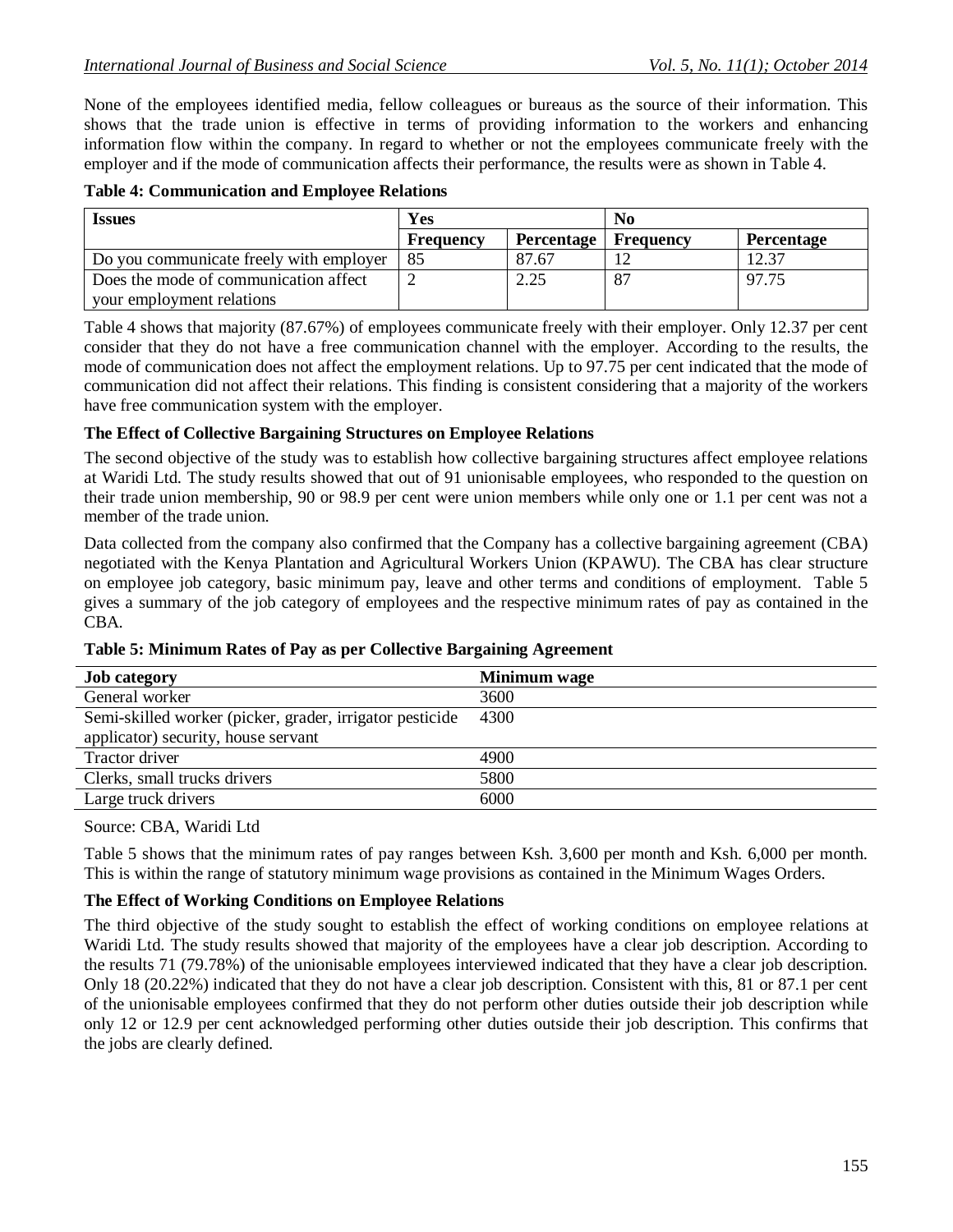|  | Table 6: Nature of Work or Position of Employment |  |
|--|---------------------------------------------------|--|
|  |                                                   |  |

| <b>Position of Employment</b> | <b>Frequency</b> | Per cent |
|-------------------------------|------------------|----------|
| Production                    | 11               | 11.22    |
| Grower                        | 14               | 14.29    |
| General Worker                | 6                | 6.12     |
| Scout                         | 3                | 3.06     |
| Pest Control                  | 2                | 2.04     |
| Grounds Man                   |                  | 1.02     |
| Run men                       |                  | 1.02     |
| Transporter                   |                  | 1.02     |
| Security                      | 16               | 16.33    |
| Sprayer                       | 13               | 13.27    |
| Supervisor                    |                  | 1.02     |
| Grader                        | 5                | 5.10     |
| Parker                        | 4                | 4.08     |
| Post Harvester                |                  | 1.02     |
| <b>Buncher</b>                |                  | 1.02     |
| Fatigation                    | 6                | 6.12     |
| Non response                  | 12               | 12.25    |
| <b>Total</b>                  | 98               | 100      |

Table 6 shows that majority of the workers interviewed were security staff (16.33%). These were followed by growers (14.29%) and sprayers (13.27%). The job category with the least number of workers was groundsmen, transporters, runnmen, supervisors, post harvesters and bunchers with one employee each, representing 1.02 per cent of the workers interviewed. The study results also showed that 78 or 79.6 per cent of the unionisable employees interviewed are permanent, 16 or 16.3 per cent are on contract while only one employee is temporary. Three of the workers did not respond to the questions.

According to the results, the workers in Waridi Ltd. work between 1-9 hours in a day. Majority (79.59%) of those interviewed indicated that they work for eight hours a day, with only 16.33 per cent working for nine hours in a day. However 1.02 per cent of the workers indicated that they work for one hour, 2.04 per cent work for four hours while 1.02 per cent works for seven hours in a day. This implies that while majority of the workers in the company is fully employed, a few are underemployed thereby working for less than the normal hours of work, which is eight hours. Up to 99 per cent of the workers confirmed that they have at least one rest day in a working week.

The study results also showed that all the employees are provided with protective clothing. According to the employees, the current working conditions do not affect their performance. In this respect, 88 of the employees interviewed or 97.78 per cent indicated that their current working conditions do not affect their performance. According to these workers, the working conditions are conducive and promote performance. Only two of the workers interviewed had a contrary opinion.

### **The Role of Recruitment in Employee Relations**

The fourth objective of the study sought to establish the role that recruitment plays in employee relations. This was assessed in terms of the job search methods used, existence of written contract of employment, relationship with the employer and the extent to which the recruitment criteria affects employee performance. Table 7 shows the job search methods used by the employees of Waridi Ltd.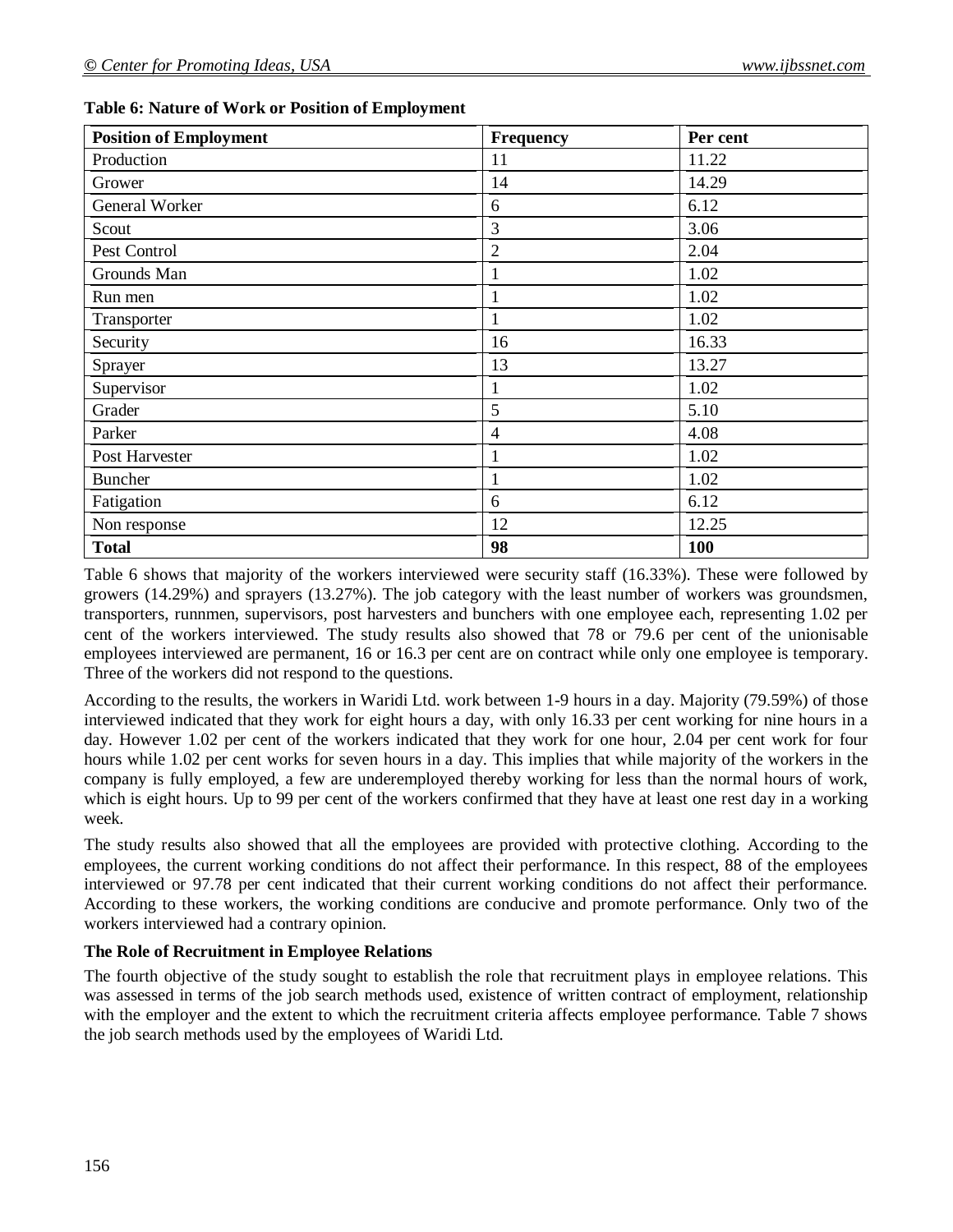| <b>Job Search Method</b>          | <b>Frequency</b> | <b>Percent</b> |
|-----------------------------------|------------------|----------------|
| Advertisement                     | 64               | 65.3           |
| <b>Relatives</b>                  |                  | $\tau$         |
| <b>Public Employment Services</b> |                  |                |
| No Response                       | 23               | 23.5           |
| <b>Total</b>                      | 98               | 100            |

#### **Table 7: Job Search Methods**

Table7 shows that the most common job search method and recruitment criterion used by the company is advertisement. The study results show that 64 or 65.3 per cent of the employees got their jobs through adverts while five or 5.1 per cent got their jobs through public employment services. This means that up to 70.4 per cent of the employees got their jobs through formal recruitment channels. However, 7 or 7.1 per cent of the workers were assisted by their relatives to get the jobs. A total of 23 employees declined to respond to the question. The non-response may as well have been as a result of fear to disclose the channels used to acquire employment. Consistent with the results on informal job search methods, nine of the employees are related to their employer while 87 (90.63%) are not related to the employer. Two employees did not respond.

The study results showed that 87 or 90.62 per cent of the unionisable employees interviewed confirmed that they have written contract or appointment letters with the employer. Only 9 of the employees or 9.38 per cent indicated that they do not have written contract or appointment letters with the employer. Only two of the employees did not respond.

According to the results, 75 workers or 76.53 per cent indicated that the recruitment criteria does not affect their performance while three or 3.1 per cent of the employees interviewed indicated that the recruitment criteria affects their performance. Twenty or 20.4 per cent of the employees did not respond to the question.

### **The Effect of Remuneration on Employee Relations**

The study results revealed that the monthly salary of the unionisable interviewed ranged between Ksh. 4,165 and Ksh. 10,500. The mean salary was Ksh. 6,423 with a standard deviation of Ksh. 1,669. The standard deviation shows that the salary differential within the firm is not high. Figure 2 gives a schematic representation of the employee salaries.



**Figure 2: Salary Range**

Figure 2 shows that majority (30.61%) of the workers earn a monthly salary of between Ksh. 4000 and Ksh. 5000. Only 1.02 per cent of the employees earn above Ksh. 10,000. Slightly above 6 per cent of the employees did not provide their salary figures. In terms of consistency of the wage payments, 52 of the respondents (58.43%) indicated that the wages are being paid in a consistent manner while 37 or 41.57 per cent of the workers indicated that the payments are not made in a consistent manner. Nine of the employees did not respond to the question.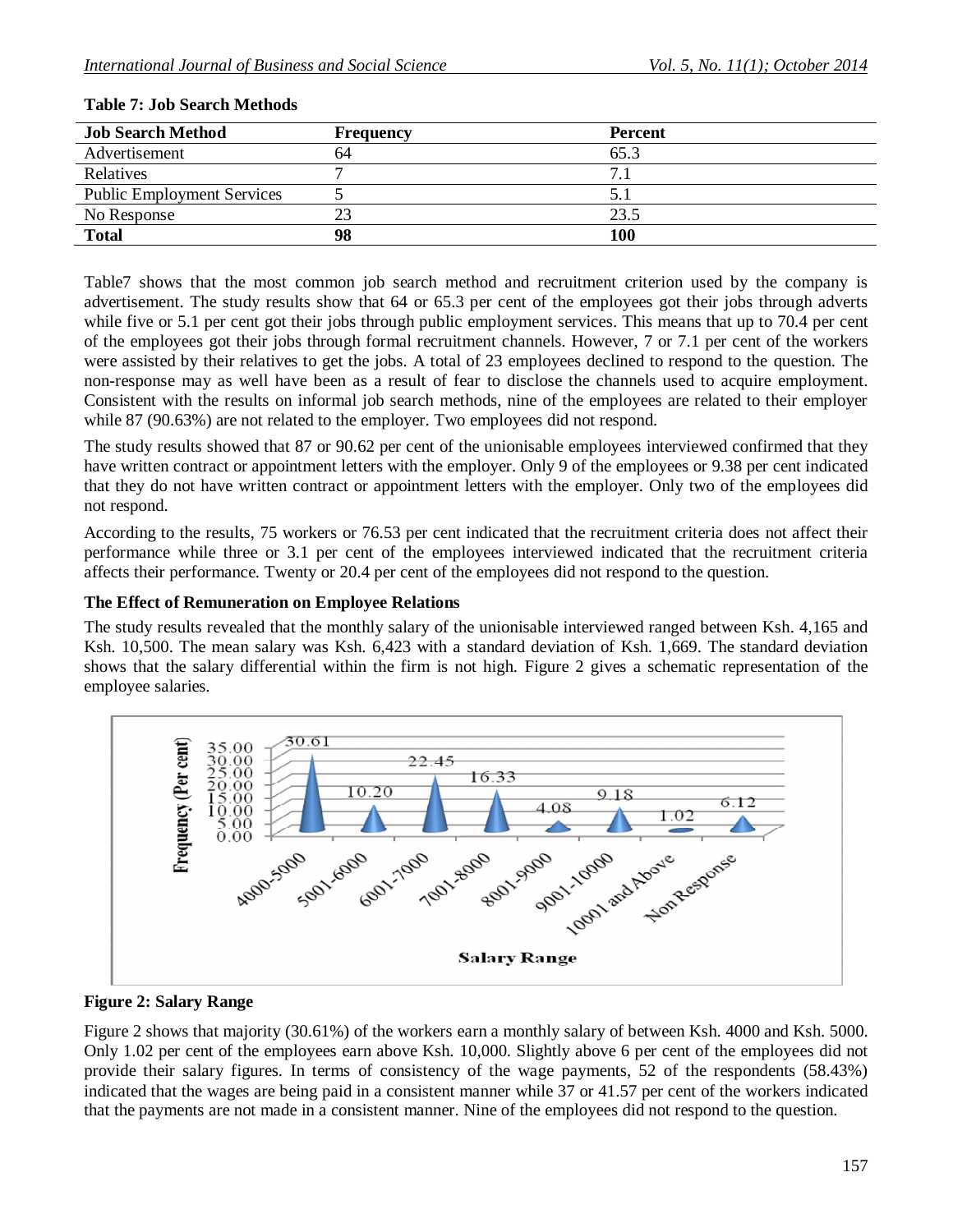At the same time, three of the employees (3.3%) confirmed that the pay structure affects their relationship with the employer while 88 or 96.7 per cent indicated that the pay structure does not have any effect on their relations with the employer. Seven employees did not respond to the question.

### **Employee Views on General Concepts of Employee Relations**

Table 8 gives a summary of the rating of employees' approval in respect of the general employee relation concepts.

|  |  | Table 8: Employee Views on Concepts of Employee Relations (Number of Workers) |
|--|--|-------------------------------------------------------------------------------|
|--|--|-------------------------------------------------------------------------------|

| Activity                                  | Strongly       | Disagree       | Neither        | Agree | Strongly | Total |
|-------------------------------------------|----------------|----------------|----------------|-------|----------|-------|
|                                           | Disagree       |                |                |       | agree    |       |
| Employees are praised for good work.      | 5              | 5              | 9              | 47    | 30       | 96    |
| Employees safety and health conditions    | $\Omega$       | 1              | $\overline{2}$ | 44    | 47       | 94    |
| are adhered to.                           |                |                |                |       |          |       |
| Employees are trusted.                    | 3              | $\overline{2}$ | 8              | 48    | 31       | 92    |
| Employee's complaints are dealt with      | 1              | $\overline{4}$ | 3              | 51    | 30       | 89    |
| effectively.                              |                |                |                |       |          |       |
| Employees are treated with respect.       | $\overline{2}$ | $\mathbf{1}$   | 3              | 48    | 37       | 91    |
| Employees' issues and grievances are      | 3              | 10             | $\overline{2}$ | 51    | 30       | 96    |
| responded to quickly.                     |                |                |                |       |          |       |
| Employees are treated fairly without      | 3              | $\overline{7}$ | 4              | 40    | 40       | 94    |
| discrimination                            |                |                |                |       |          |       |
| Employees hard work is appreciated.       | 5              | 11             | 4              | 46    | 27       | 93    |
| Employee's suggestions and                | $\overline{2}$ | 10             | 4              | 41    | 32       | 89    |
| contributions are valued.                 |                |                |                |       |          |       |
| Employees are told the truth about the    | 3              | 14             | $\overline{4}$ | 48    | 25       | 94    |
| state of the organization.                |                |                |                |       |          |       |
| There is team spirit in the organization. | $\mathbf{1}$   | 1              | $\overline{4}$ | 50    | 33       | 89    |
| Employees trust one another.              | $\overline{2}$ | 6              | 4              | 60    | 21       | 93    |
| All employees are committed to the        | 1              | $\overline{4}$ | 4              | 51    | 31       | 91    |
| organisation.                             |                |                |                |       |          |       |
| Management have confidence on staff       | $\mathbf{1}$   | 1              | $\overline{2}$ | 50    | 38       | 92    |
| Employees are empowered to make           | 6              | 18             | 7              | 36    | 26       | 93    |
| decisions.                                |                |                |                |       |          |       |

The summaries provided in Table 8 reveal that majority of the unionisable employees either agreed or strongly agreed with the general concepts of employee relations as practiced in the company. Based on the likert scale of agree, the highest rating was accorded to employee trust of one another (60), complaints are dealt with effectively (51), employees are committed to the organization (51) and existence of team spirit (50). However, employee empowerment to make decisions, fair treatment and adherence to safety and health conditions were rated fairly low. As for the management staff, majority also agreed or strongly agreed with the general concepts of employee relations as practiced in the company as shown in Table 8.

### *Discussion*

The first objective of the study was to determine the role of communication in employee relation at Waridi Ltd. This variable was measured using different concepts. The aspect of communication was gauged through source of information, whether or not workers communicate freely with the employers and the extent to which the mode of communication affects employee relations. The study established that majority of the workers interviewed get their information through the union with a few getting information from the management. The study also established that employees communicate freely with their employer and that the mode of communication does not affect the employment relations.

The second objective of the study was to examine how collective bargaining structures affect employee relation at Waridi Ltd. The study results showed that majority of the unionisbale employees of the company are members of the union. It was also established that the company has a CBA with the KPAWU.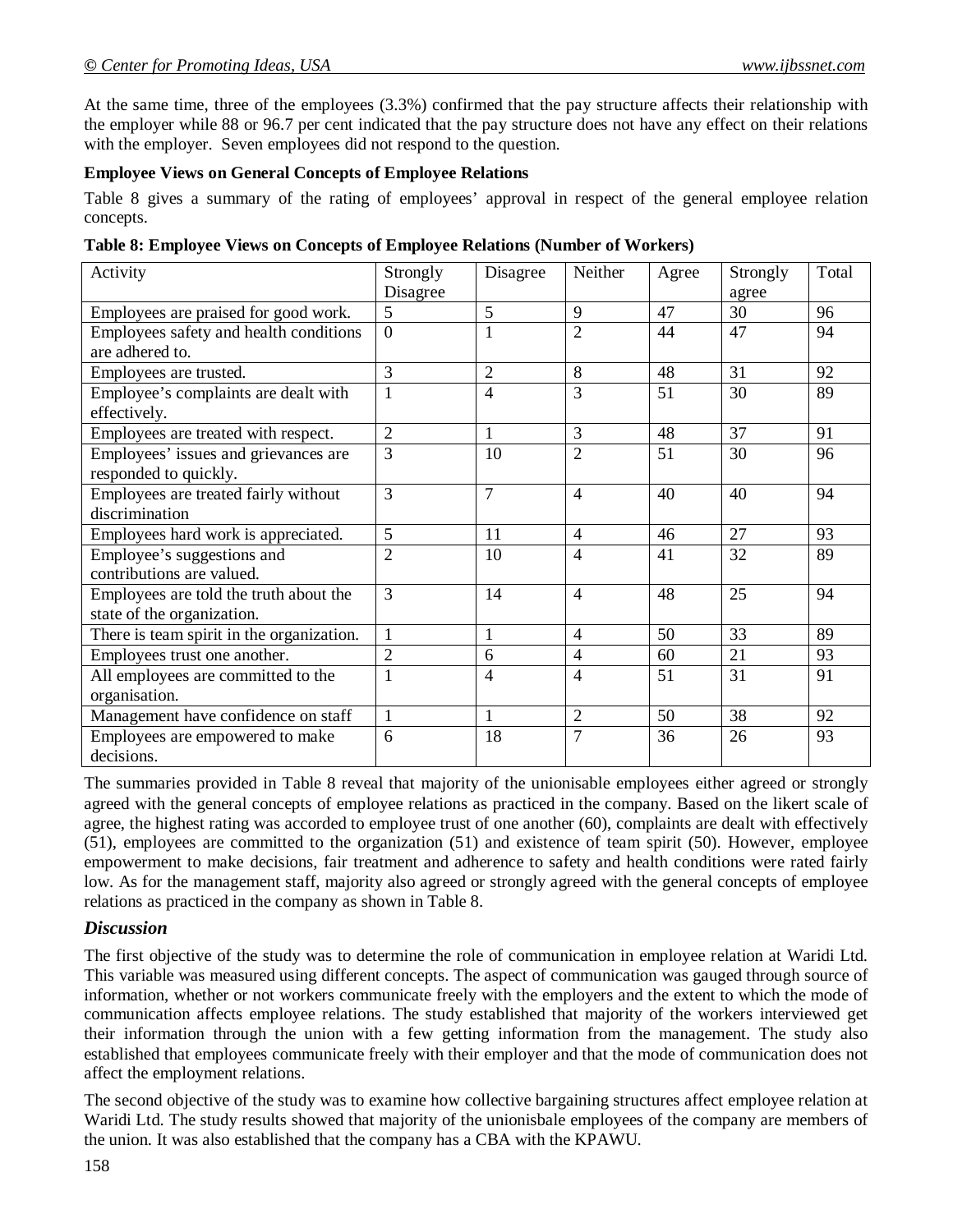According to the study, Waridi Ltd. has a clear job structure. The minimum rates of pay in the company ranges Ksh. 3,600 per month and Ksh. 6,000 per month, which is within the statutory rates of pay as provided for in the Minimum Wages Orders issued from time to time by the government.

The third objective of the study was to establish how working conditions effect employee relations at Waridi Ltd. The study results showed that majority of the employees have a clear job description. The workers were also found not to perform other duties outside their job description. This implies that the jobs are clearly defined. Along the same lines, majority of the workers in the company are security staff (16.33%) followed by growers (14.29%) and sprayers (13.27%). The job category with the least number of workers was groundsmen, transporters, run men, supervisors, post harvesters and bunchers. Most of the employees in the company are permanent with less than 20 per cent being either on contract or temporary form of engagement. The employees in the company work for between 1-9 hours in a day, with eight hours being the most common. However, a few employees are underemployed, working for less than the normal eight working hours in a day. The study results also showed that all the employees are provided with protective clothing. Overall, the employees interviewed noted that their current working conditions do not affect their performance. They observed that the working conditions are favourable and promote performance.

The fourth objective of the study sought to establish the role that recruitment plays in employee relations. The study established that the most common job search method and recruitment criterion used by the company is advertisement (65.3%), followed by public employment services at 5.1 per cent. The implication is that close to 70 per cent of the employees got their jobs through formal recruitment channels with only a minority using the informal channels such as relatives. According to the study, majority of the workers (90.63%) are not related to the employer. The study also established that most (90.62%) of the unionisable employees have written contract or appointment letters with the employer. According to the study, recruitment criteria do not affect employee performance.

The fifth objective of the study was to establish how remuneration affects employee relation at Waridi Ltd. The monthly salary of the unionisable interviewed ranged between Ksh.4,165 and Ksh.10,500 with the mean salary being Ksh.6,423. The study established that there are no significant salary differentials in the company. However, majority of the workers (30.61%) are in the lower salary band of Ksh.4000-5000 with only 1.02 per cent of the employees being in the highest band. Slightly more than half of the respondents (58.43%) indicated that the wages are being paid in a consistent manner while 41.57 per cent of the workers indicated that the payments are not made in a consistent manner. According to 96.7 per cent of the workers, the pay structure does not have any effect on their relations with the employer. This means that the remuneration does not have an effect on employee relations.

Generally, majority of the employees gave a favourable rating of the general concepts of employee relations as practiced in the company. Based on the likert scale of agree, the highest rating was accorded to employee trust of one another, employee complaints are dealt with effectively, employees are committed to the organization and existence of team spirit. Others were employee suggestions and contribution are valued and that employees are trusted (30). However, employee empowerment to make decisions, fair treatment, employees treated with respect, adherence to safety and health conditions, and employee complaints dealt with effectively were rated fairly low.

## *Conclusions*

This study sought to analyze the factors affecting employee relations in the flower industry in Kenya. The main variables considered were communication, collective bargaining, working conditions, recruitment, remuneration and other general concepts as applied in employee relations. Based on the study findings, it is concluded that free communication and information flow is important in promoting employee relations.

Collective bargaining provides an important channel and framework in determining and maintaining terms and conditions of employment. This is important in enhancing employee relations. Collective bargaining provides the structure for clear job description and work performance. This promotes work performance in organizations. According to the study, recruitment plays an important role in employee relations. This is particularly so if formal recruitment procedures are adopted as opposed to informal procedures where people gain access to employment through relatives. Further, a remuneration and pay structure considered by workers as good has a positive influence on employee relations.